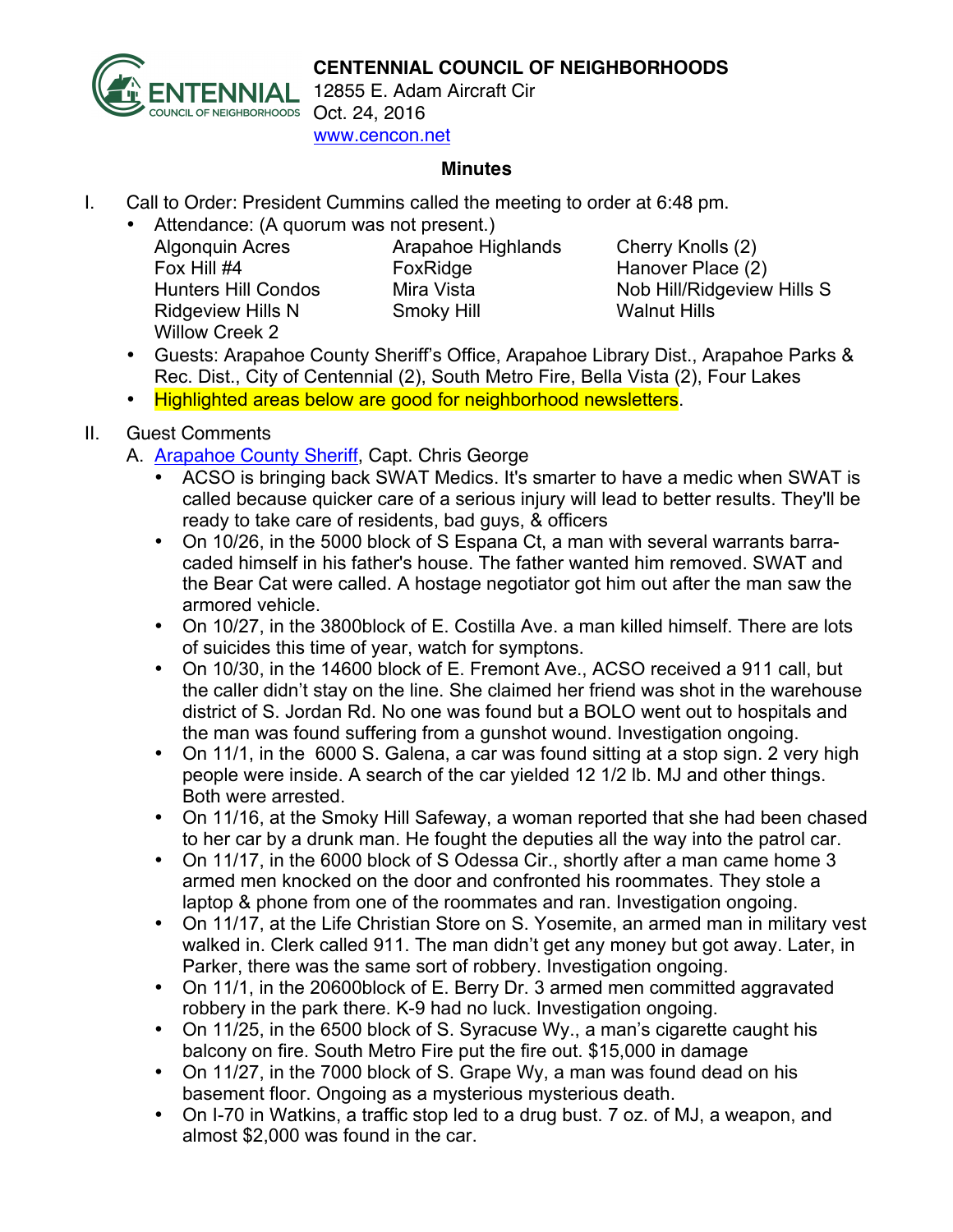- The deputy killed on I-25 on 11/27 (?) will have services on Fri.. ACSO will provide force protection (surround the area so the police present are safe).
- Middleton: What about the accident on I-25? George: The law is move over or slow down. On Thurs., we'll be doing a strong enforcement on I-25 of slow down or pull over. Castle Rock, Greenwood Village, ACSO, Cherry Hills Village, & Parker will be involved. (The vacuum from a speeding tractor trailer can suck a person or vehicle underneath it.)
- Middleton: Why does the officer stand on the driver side when stopping someone on the highway? George: We'll do a show & tell on this when the weather is good.
- George gave a brief overview of how to act in a traffic stop.
- Ron Phelps: Is there crime at SouthGlenn? George: No, not very much.
- George: When you're on NextDoor, don't believe everything you read. Send questionable posts to the ACSO.
- B. [Arapahoe Library District,](http://www.arapahoelibraries.org/) Daisy Grice, Manager of Community Libraries
	- Better Book Bonanza book sale, Sat., 12/3, 9am-4:30pm, Sun., 12/4, noon-5pm at Koelbel (gift giving)
		- o The sale, sponsored by the Friends of the Arapahoe Libraries, will feature rare and collectible books, a large selection of gift-quality books, new fiction titles, current bestsellers, children's and many more books in top-notch condition which will be sold at reasonable prices.
		- $\circ$  The Friends funds are allocated to Arapahoe Libraries in the form of grants, supporting programs and projects, such as the annual Summer Reading program, author events, special purchases for the libraries and more. So far in 2016, the Friends Board has granted Arapahoe Libraries \$100,000
	- The Friends of the Arapahoe Libraries is a special group of 400 library lovers and supporters whose primary objective is to raise funds by selling used books and Friends memberships.
	- There was an author event on 122/1: Chris Bohjalian author of *The Guest Room*.
	- Families are invited to come in their pajamas to Halfpenny Brewing Co. (5150 E. Arapahoe Rd., Centennial) on **Wed., Dec. 14, 6-8 pm**, for a screening of *The Polar Express* (2004, rated G). Halfpenny is partnering with ALD for this event.
	- •
- C. [Arapahoe Park & Rec District,](http://www.aprd.org) Delos Searle, Asst. District Manager
	- APRD is winding down 2016 and getting ready for 2017. The pavilions are closed.
	- There is a Holiday Pass Special going on. It began on 11/19 and will run through 1/15. It's the same price for the whole time, so buy now. \$62 in district, \$85 out, for any use in that time frame. Other special offers can't be used in combination.
	- The Trails Rec. Center has a new website, http://www.trailsrecreationcenter.org.
	- There was a holiday toy drive at Trails on Dec. 3.
	- Baseline Bombers Holiday Camp: Mon., 12/19 Wed., 12/21; 9am-Noon for 8-11 year olds. This includes basketball fundamentals, games, contests, prizes, and a camp T-shirt. Sign up on the Trails website, \$84-in district, \$111-out. More info, call 303-269-8418
	- The eco-counter on Piney Creek Trail near Parker Rd. is operational. It counts walkers' & bikers' directions, time, & mode of travel. This will help the district in grant requests, keep track of trail usage, and planning for events.
- D. Fire Districts, South Metro Fire Dept., Chief Bob Baker [Cunningham Fire,](http://www.cfpd.org) [Littleton Fire,](http://www.littletongov.org/fire) [South Metro Fire](http://www.southmetro.org)
	- When the weather is better we'll bring an Advanced Resource Medical car.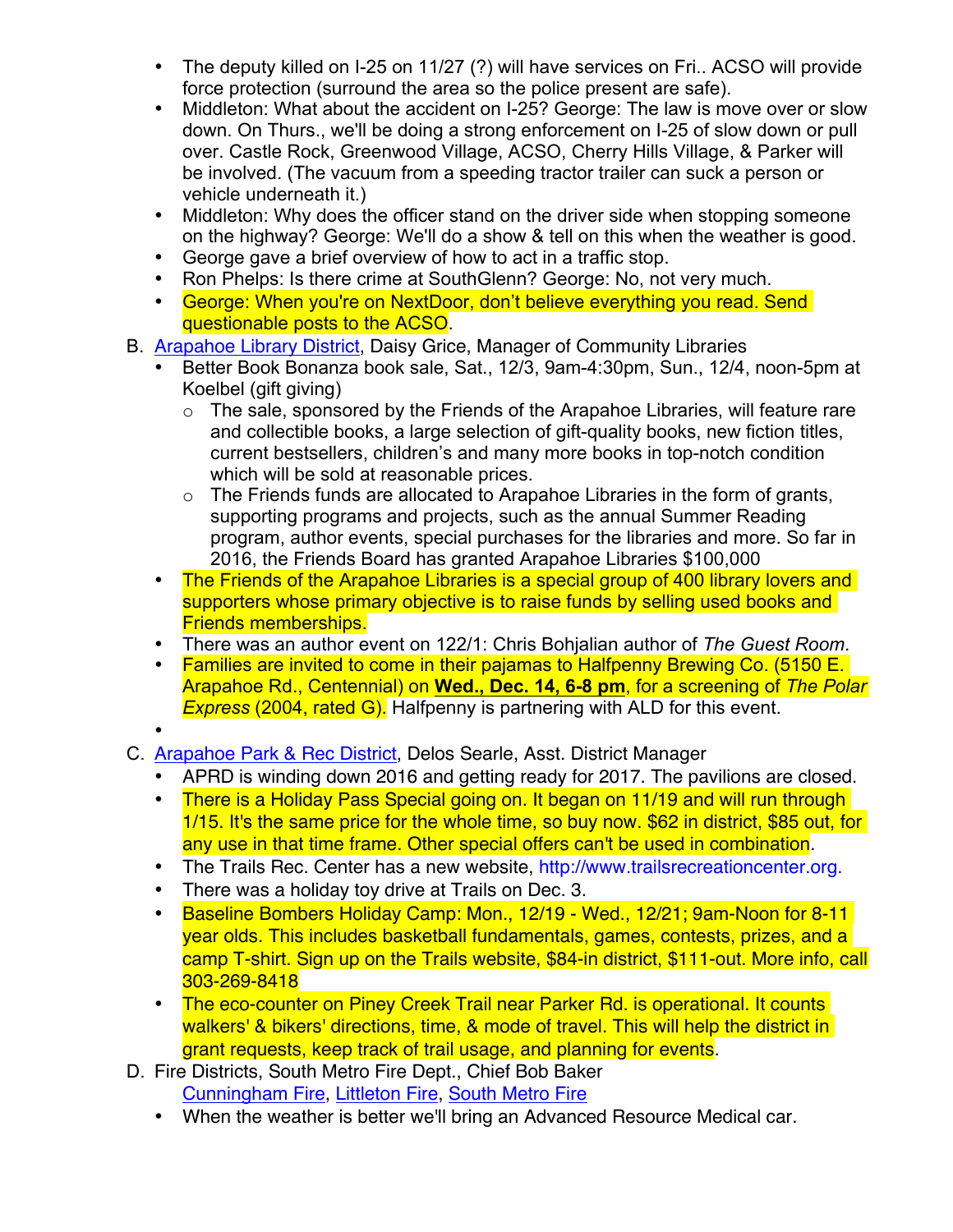- Littleton Fire had nothing new to report.
- Cunningham Fire:
	- o Chief Rhodes had some surgery and will be out for a while.
	- o They should get their accreditation in 2017.
	- o They purchased a Type 6 Brush Truck.
	- $\circ$  There have been some promotions. They will promote to one captain at each station (3).
	- o There were 410 people at the Oct. pancake breakfast.
	- o Please, visit the Cunningham website for holiday safety tips.
- The 3 fire districts are continuing to discuss unification. There's a good chance this will happen.
- Phelps: What can you tell us about the Green Mountain fire? Baker: South Metro has a strike force there (5 light resources).
- South Metro Fire:
	- o We have 20 new recruits in fire academy.
	- o We're purchasing 3 new pumpers, 1 tower truck, and a brush truck.
	- $\circ$  There will be new fitness standards to address the line firefighter's cardiac health. They'll have to pass an annual test.
	- o We'll be sponsoring the Police & Fire Games (like the Olympics) in 2017.
	- $\circ$  The Station 32 reconstruction has been put on hold. We've purchased a \$325,000 burn property and a simulation lab with robotic technology for real world situations and a replica ambulance to train on
	- o Bain: Kudos to the fire district for helping a neighbor of mine move her husband from their car into their house. Who are you supposed to call in these situations? Barker: The fire service has been doing a lot of transporting of people who need to be moved, even for nursing homes. They also help pick people up from the floor who have fallen.
- E. [South Suburban Park & Rec District](http://www.sspr.org), Teresa Cope, Communications Director
	- Cope was absent. Please, see the December events calendar linked in this email.
- F. [City of Centennial,](http://www.centennialco.gov) District 4 Councilman C.J. Whelan
	- In the spring, Council approved \$6M to build out Centennial's fiber backbone (on the arterials). Fiber will be going in the ground by the end of the year. We'll start in the center of the City and build out. The City is adding a division called FiberWorks. They'll be voting on this at 12/5 Council meeting. This will guide the whole process.
	- Ting com is the first provider to step forward to build that last link to the homes in a neighborhood. They will start where there is the most interest. Go to ting.com/Centennial to indicate your interest. It costs \$9 which will be refunded if you don't go with Ting and there will be special installation pricing for those who do this sign up.
	- Phelps: How will Ting (or other possible providers) be connecting to the US primary backbone? Whelan: There are some nation nodes nearby.
- III. A Conversation with Mayor Noon
	- Christmas tree recycling: 12/26 1/17. West side at Willow Spring Open Space, East side at Lookout Park or Piney Creek Hollow Park.
	- Snow plowing & shoveling: There are 5 new snow plows for faster clearing. Priority 3 streets (neighborhoods) will be plowed at 6" of snow, but temps count. The City is shoveling sidewalks on Priority 1/Arterial streets.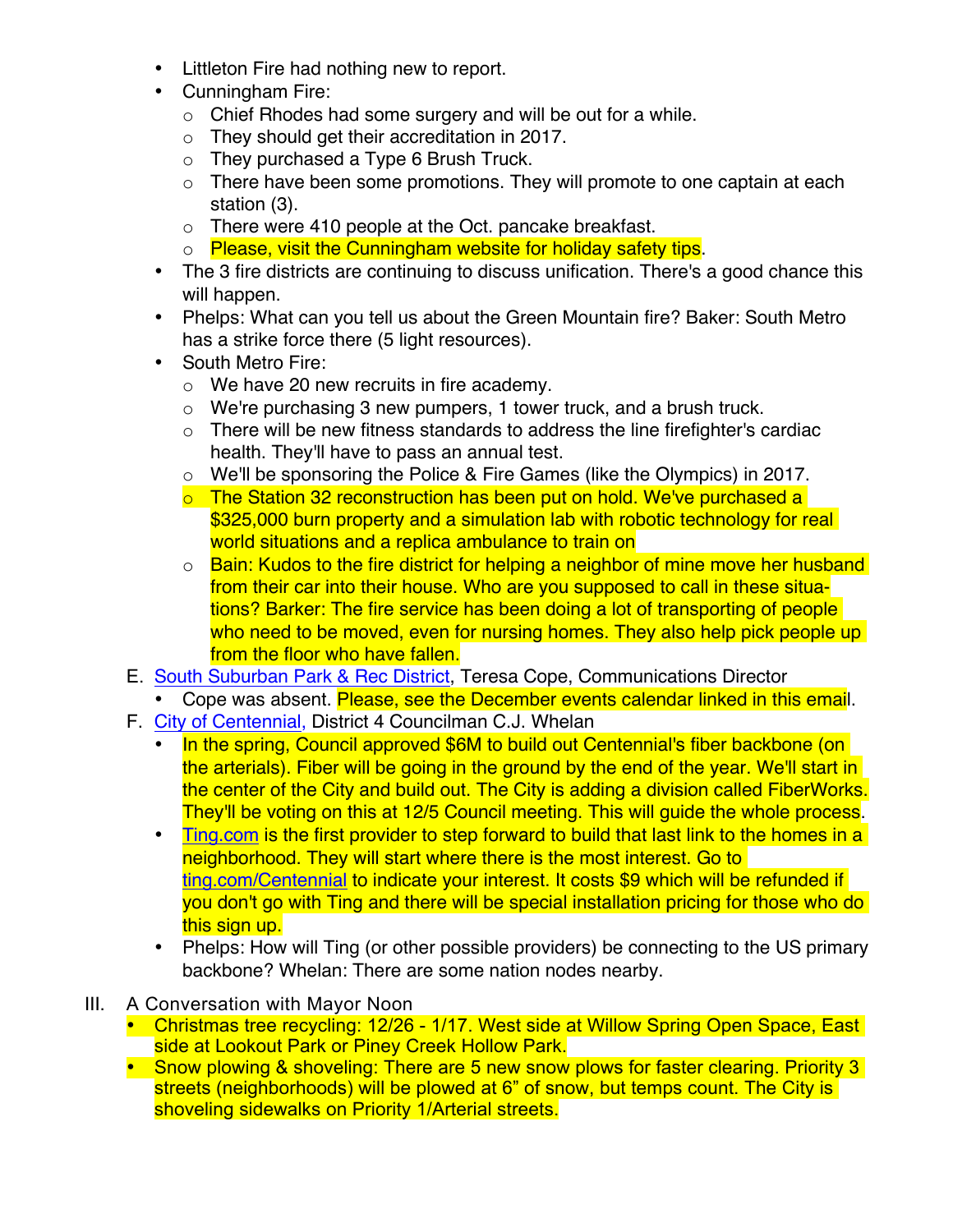- City still doesn't have an ordinance for shoveling at homes. Arapahoe County has a Snow Angel program to help seniors shovel, but they're short handed.
- Bain: Is the City continuing to identify horribly icy streets where ice fills a lane? Noon: We will proactively look for ice as a trial run; you won't have to call in.
- The Centennial NEXT comprehensive plan project has a new survey online: www.centennialco.gov/CentennialNEXT
- The City is updating its Open Space Master Plan. Most of the previous plan's projects have been completed.
- Cummins: What does the Open Space Budget look like? Noon: We receive about \$2M from the County and the State (GOCO). The Open Space Board looks at requests from SSPRD, APRD & special districts. We'll be adding another restroom to Centennial Center Park, ready for May/
- Public Works has applied for accreditation. We've been recommended for the award but not completed, yet.
- GoCentennial pilot project: Lyft & he Dry Creek Call-n-ride. If you live in the Dry Creek Call-n-ride area, you can take a Lyft to the station for free. Seniors can call the Centennial call center if they have no smart phone. We also have a handicapped van that will take you anywhere in the Call-n-ride area. We've noticed an increase in rides using the GoCentennial (GoDenver) app instead of the Lyft App. Almost no one is using the handicap van. This project is funded with matching dollars split w/Denver South Transportation Management Assoc. and the City, \$400,000.
- Maurer: What's the benefit? Noon: It's cheaper to run Lyft than the RTD Call-n-ride. RTD subsidizes each ride at \$21. Lyft is costing about \$8 a ride. The Senior Commission is sponsoring training for people how to use this system. This project was the brain child of our i-Team.
- The i-Team is moving to a new project: Aging in Place
- Phelps: Is there any idea when the money will be gone? Noon: We should run into Feb.
- Our City Manager has retired. We will pick a search firm to help us find a new one. This could take 10-14 weeks
- City Council is looking at commercial vehicles parking on public streets. (Whelan is on the subcommittee). We're also exploring other nuisances; should code enforcement be carried into backyards. Here is the discussion on some nuisances: www.centennialco.gov/Mayor-Council/agendas-minutes-and-audio.aspx. Click on Nov. 14 on calendar and then click on Study Session audio.

## IV. CenCON Business

- A. President's report, Gerry Cummins
	- Cummins reminded us that there is no CenCON meeting in Dec. She wished everyone a happy holiday season.
	- There were District 2 meeting on 11/17 and District 1 meeting tonight. Ask your Council members.
- B. Secretary, Andrea Suhaka
	- A motion was made and seconded to accept the minutes of Sept. and Oct. as emailed (Doerr/Seymour). There being no quorum, we'll vote next month.
- C. Treasurer's report, Henry Blum
	- Through Nov. 28
	- Checking Account at Wells Fargo Bank, Smoky Hill Branch:
	- Balance forward from 10/24/16 report \$3,958.64
	- Income: Dues deposited\* 30.00
	- Expenses: None